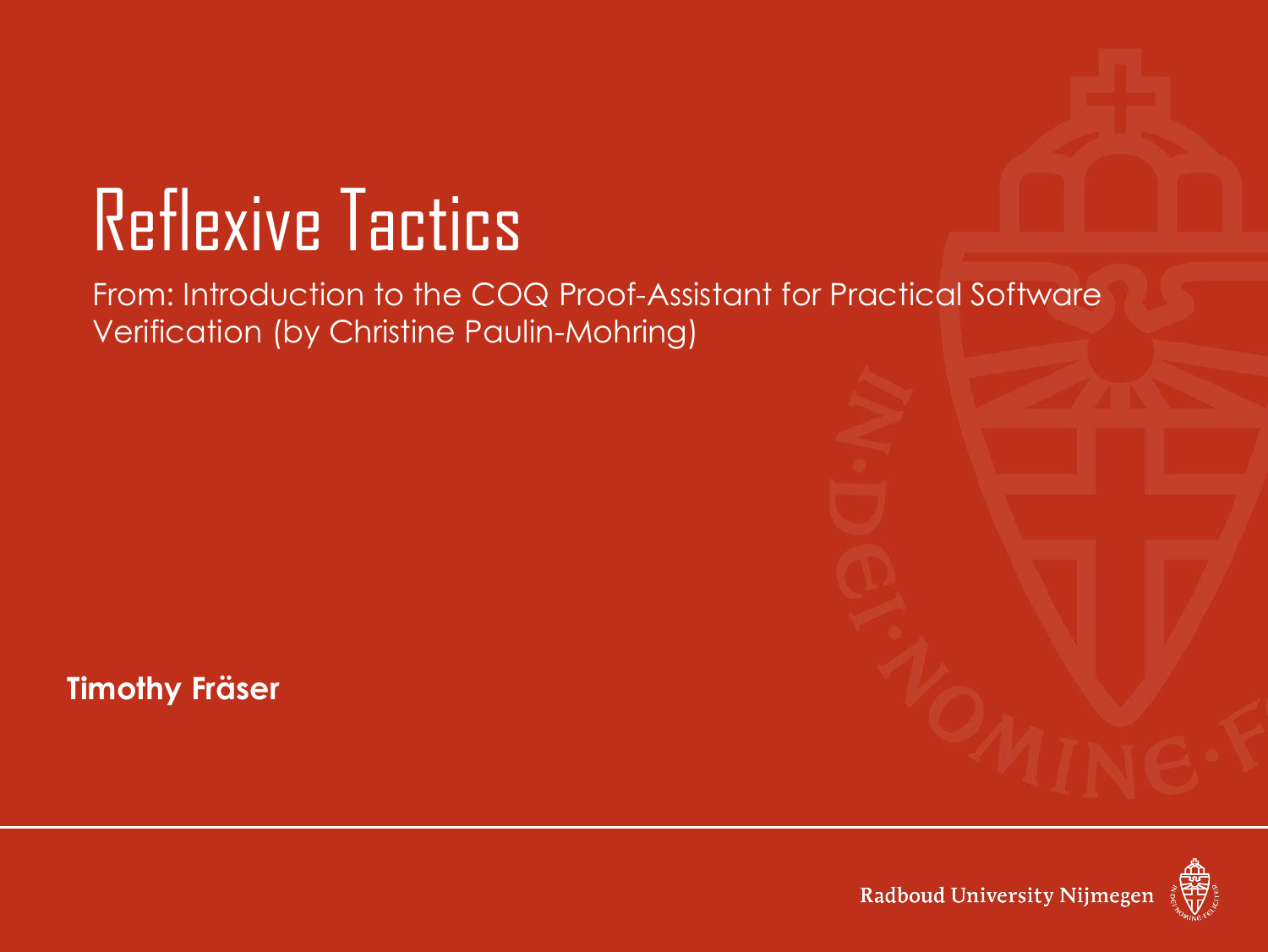#### **Ltac**

- by David Delahaye
- language for creating complex tactics without ML code

COQ has a functional CAML kernel

- combining tactics in Ltac can be inefficient and create large proof terms
- another idea is to program a tactic inside COQ

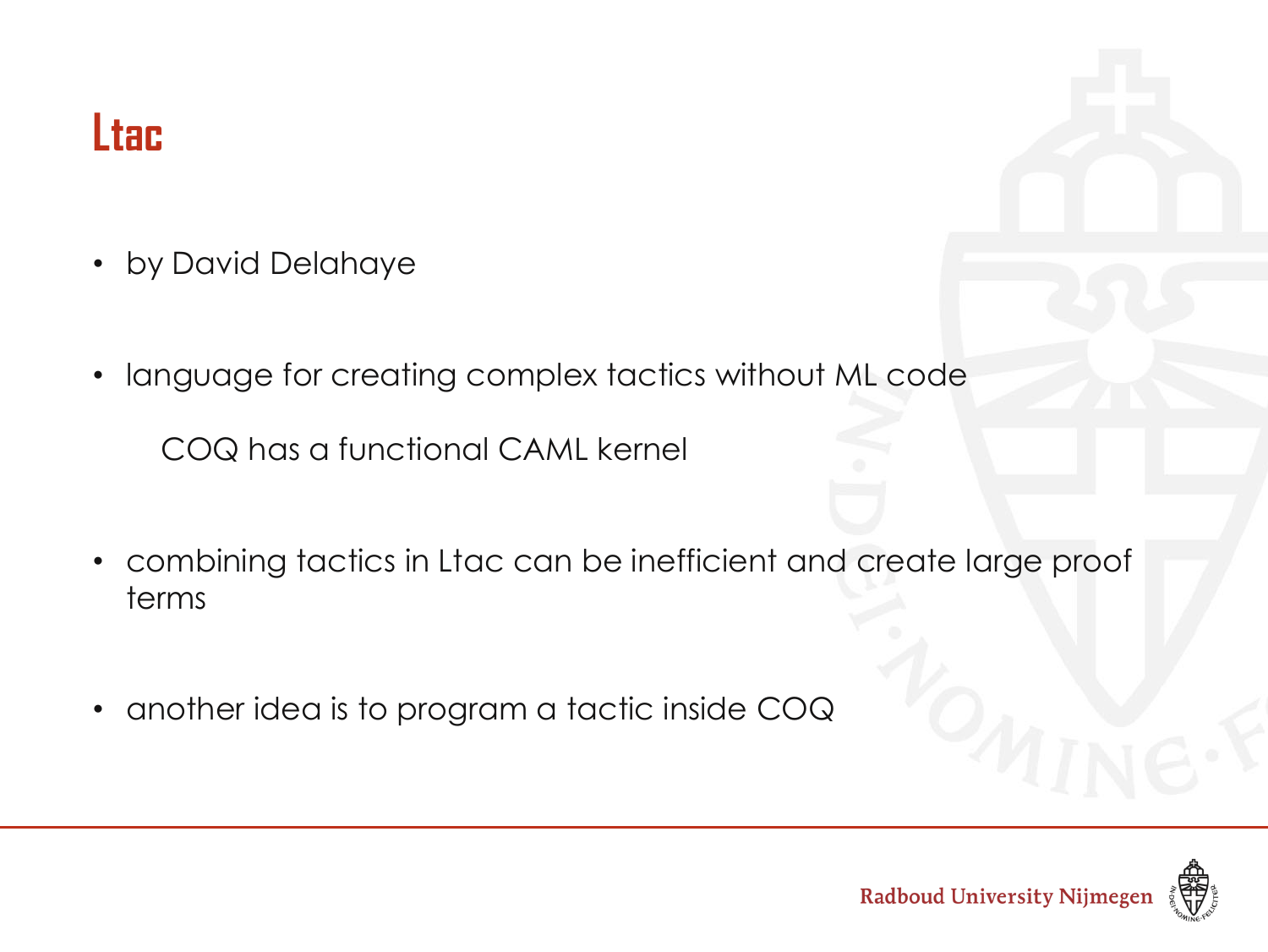## **Why use Reflexive Tactics?**

- to proof a property *P:Prop*
- given a mechanical way of proving *P* based on it's structure
- problem: cannot reason directly about the structure of *P* inside COQ

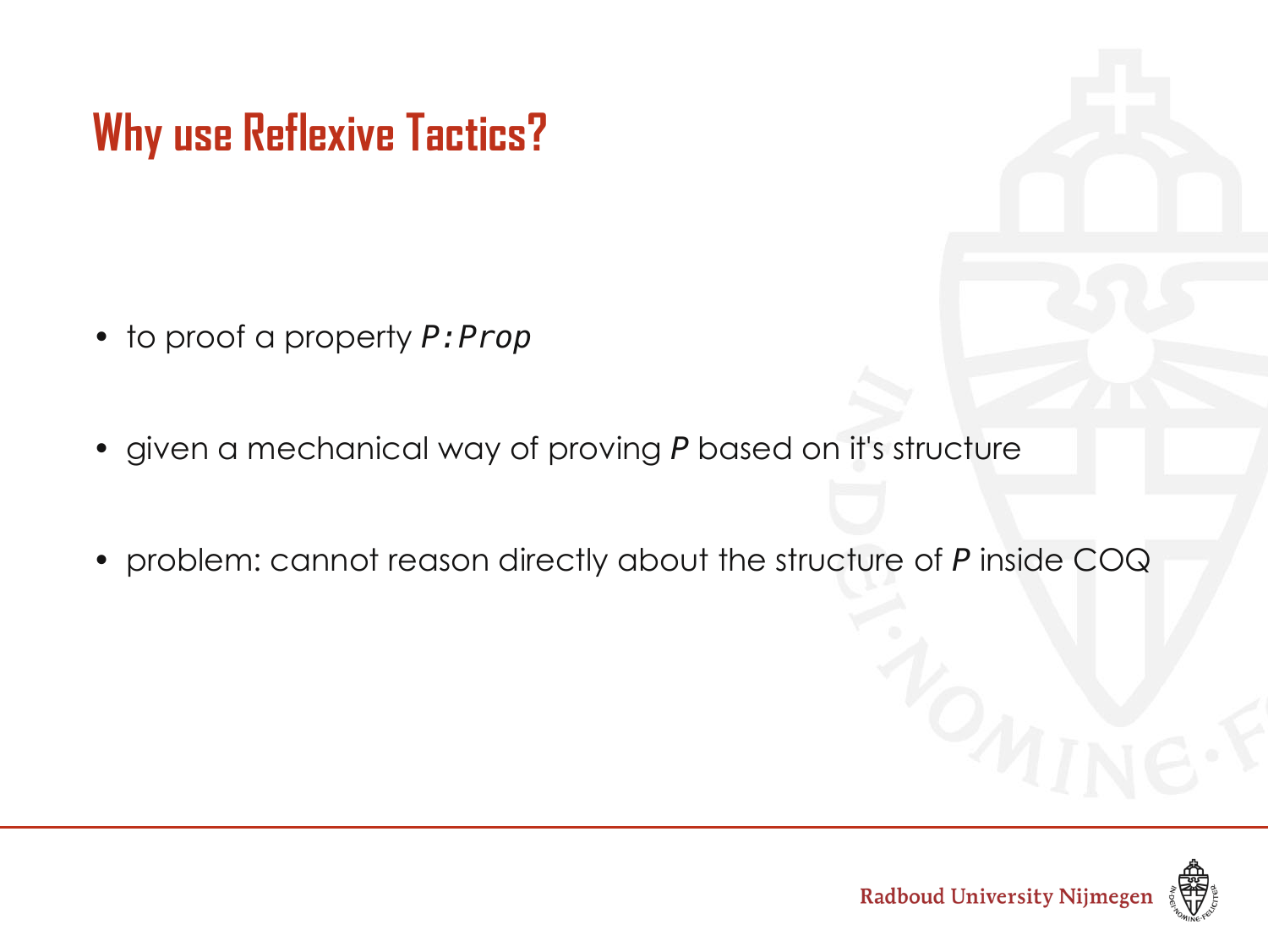## **How to use Reflexive Tactics?**

- can reason about the structure of inductive types (data)
- so we represent *P* as a term having an inductive type *D*
	- called reification
	- ex: an Abstract Syntax Tree

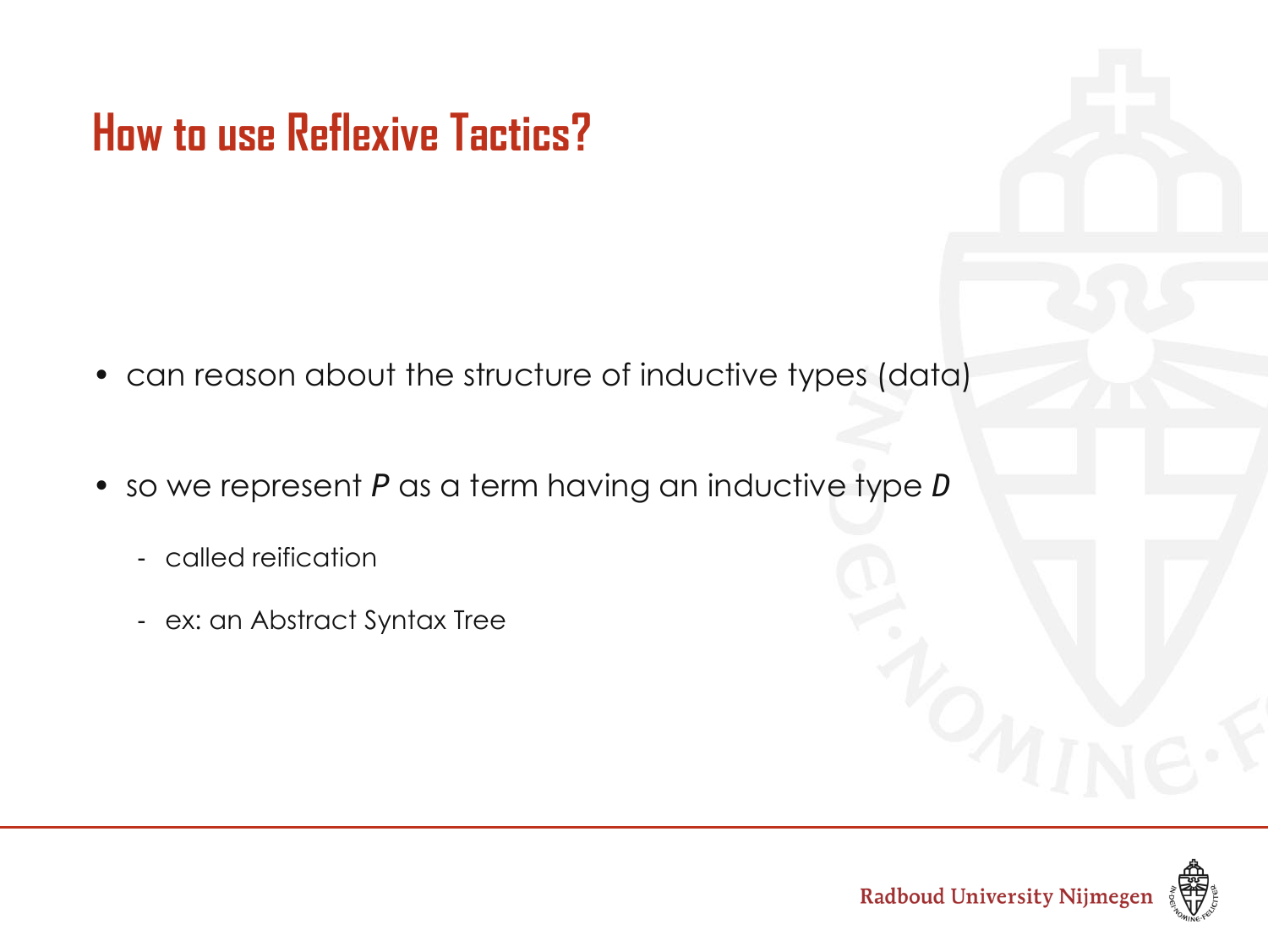# **Algorithms**

- Every property *P* needs a data representation *d:D*
- *d2P : D → Prop*
	- interpretation of the data-type (converts *d:D* to *P*)
- *d2b : D → bool*
	- given mechanical way of proving P based on it's structure
	- d2b needs to be *correct*
	- d2b needs to be efficient.
- *correct : ∀d:D, d2b d = true → d2P d*



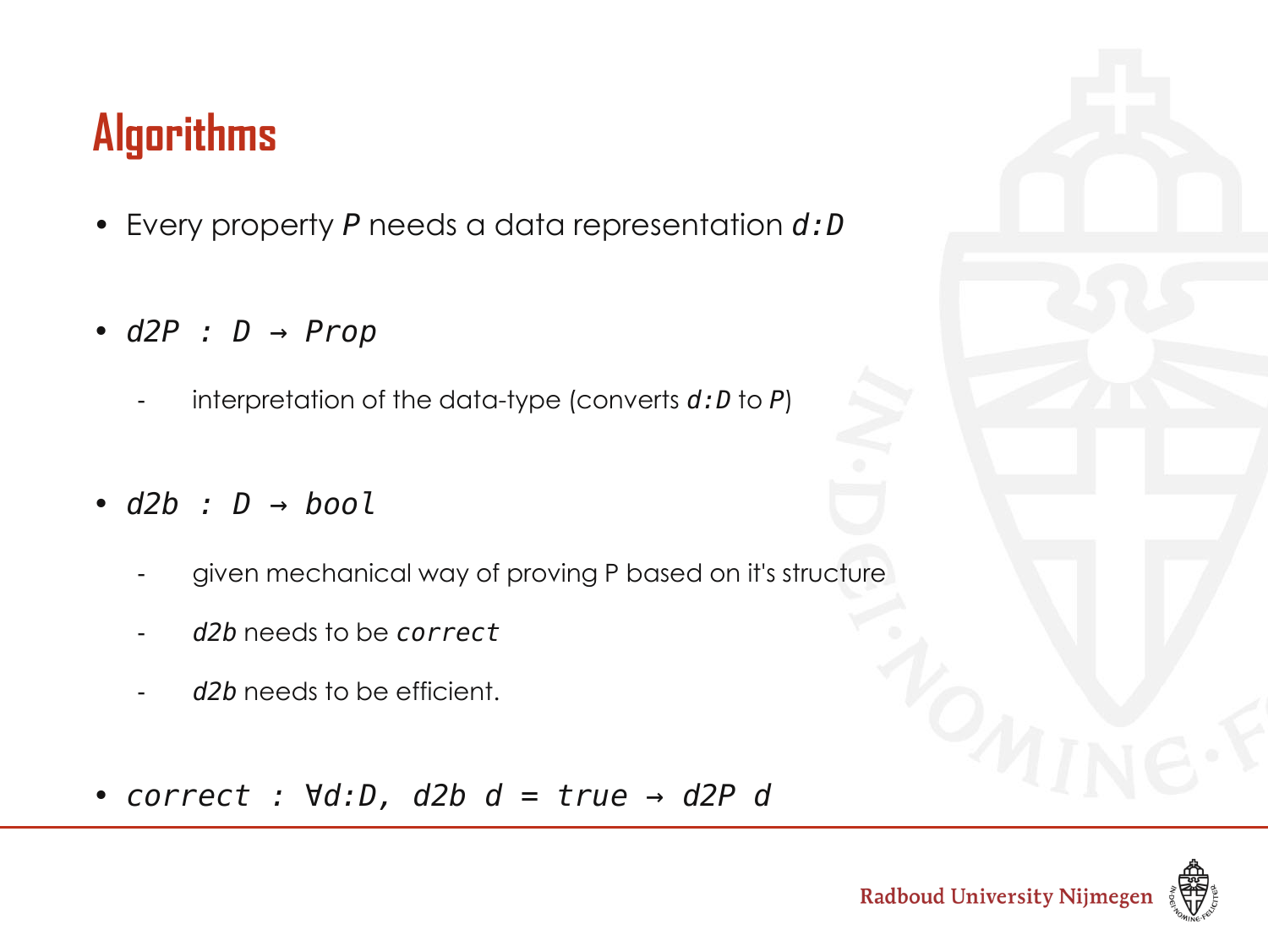## **Convertibility Rule**

• important rule of COQ theory

$$
\begin{array}{c}\n\Gamma + U: s \qquad \Gamma + t: T \qquad T \equiv U \\
\hline\n\Gamma + t: U\n\end{array}
$$

- computation (for *T ≡ U*) becomes part of type checking
- termination: important to keep decidability of type checking
- compatible with all languages having possible computations in their terms

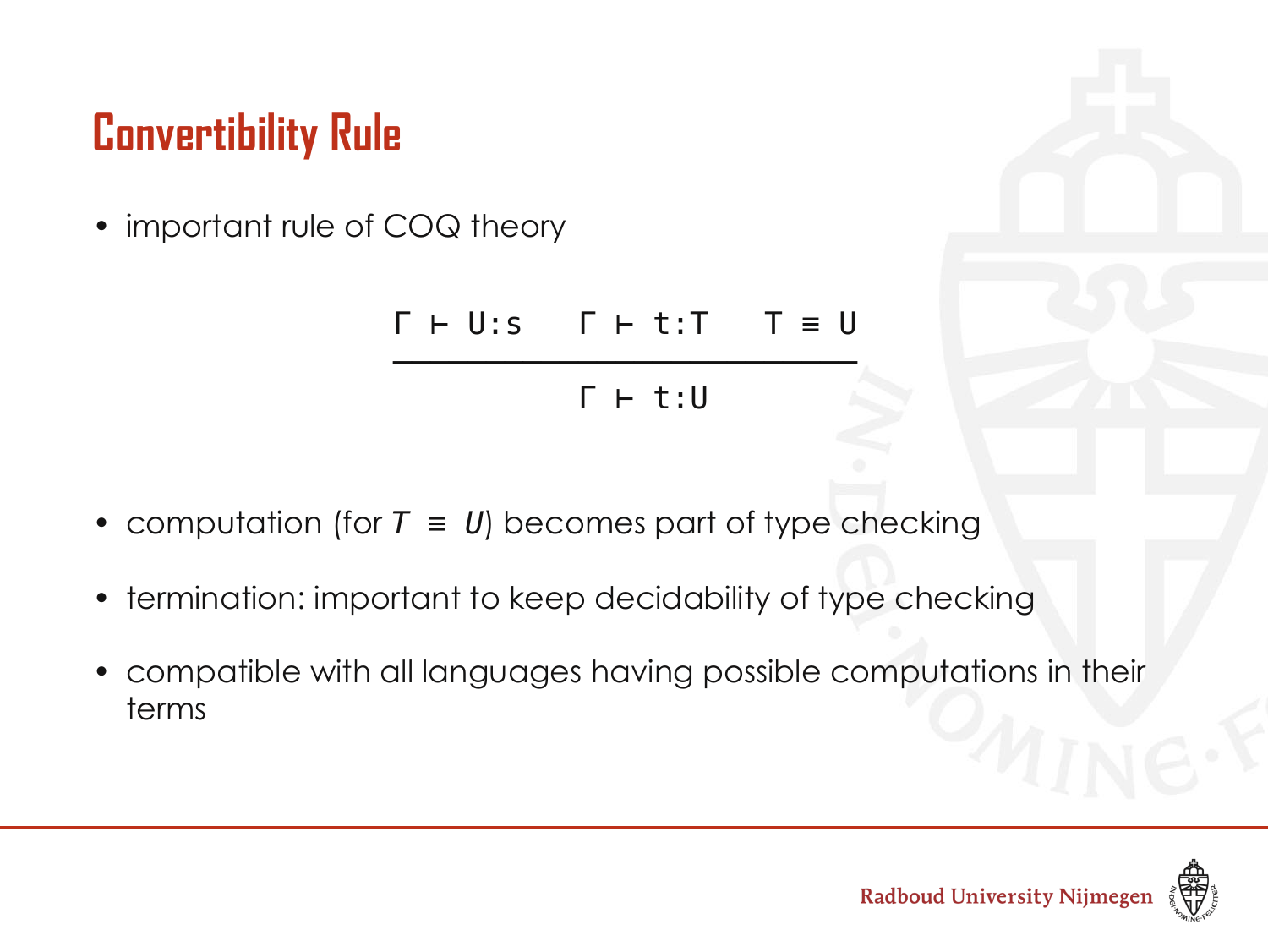# **Reflexifity "Rule"**

• convertibility rule:

$$
\begin{array}{c}\n\Gamma \vdash U : s \qquad \Gamma \vdash t : T \qquad T \equiv U \\
\hline\n\Gamma \vdash t : U\n\end{array}
$$

• reflexifity "rule":

 $refl_eq$  : true = true d2b d = true ─────────────────────────────────────

refl eq :  $d2b$  d = true

• provability completely depends on convertibility (*d2b d ≡ true*)

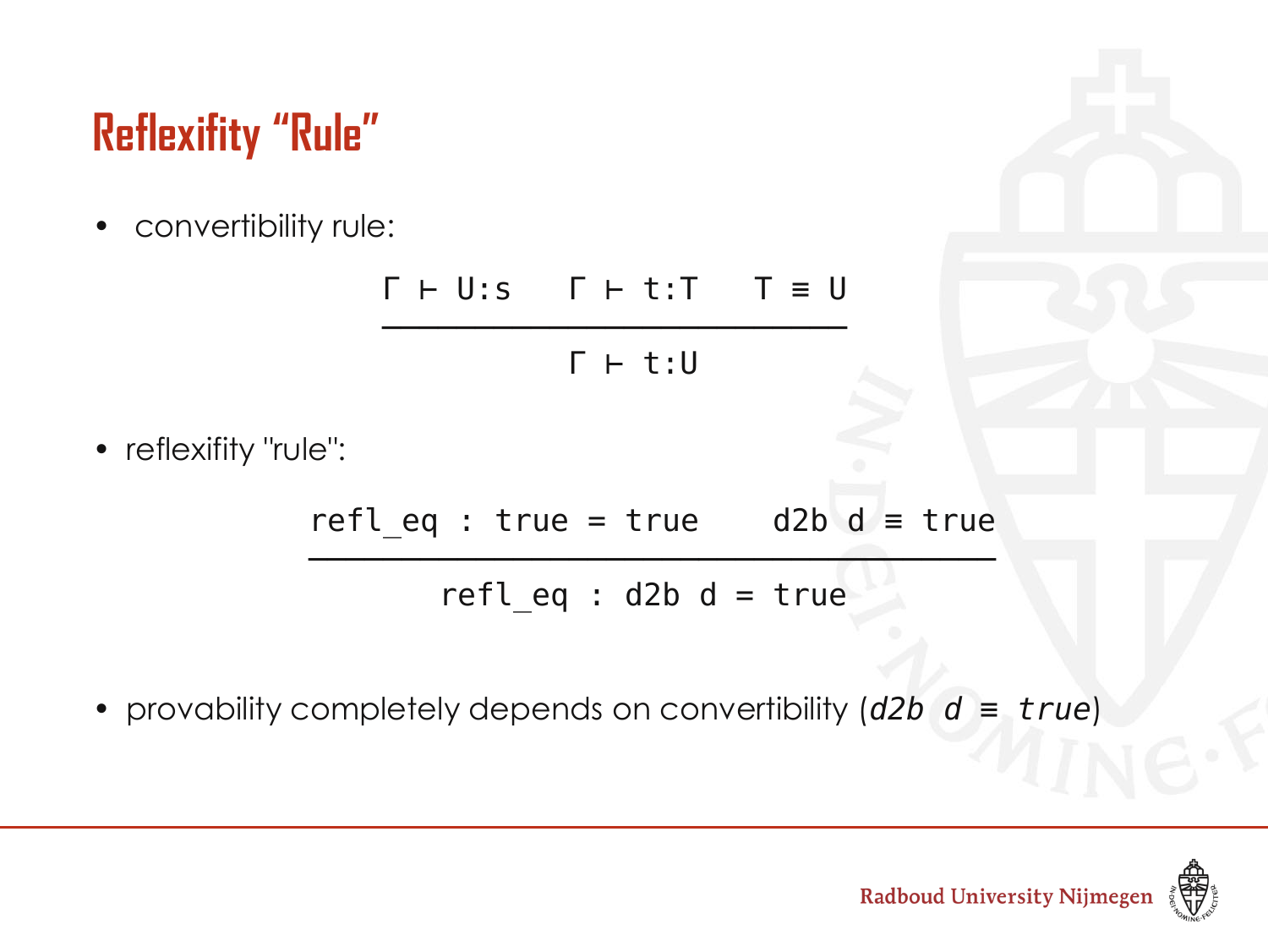#### **Example 1: from data d to Property P**

```
(* data-type *)
Inductive form : Set :=
\blacksquare | F
 | Var : nat -> form
 | Conj : form -> form -> form.
(* environment for un-interpretable sub-propositions *)
Definition env := list Prop.
Fixpoint find env (e:env) (n:nat) := match e with
     ni1 => True
    | cons x xs \Rightarrow match n with
\theta \implies x| S p => find env xs p
                  end
    end.
```
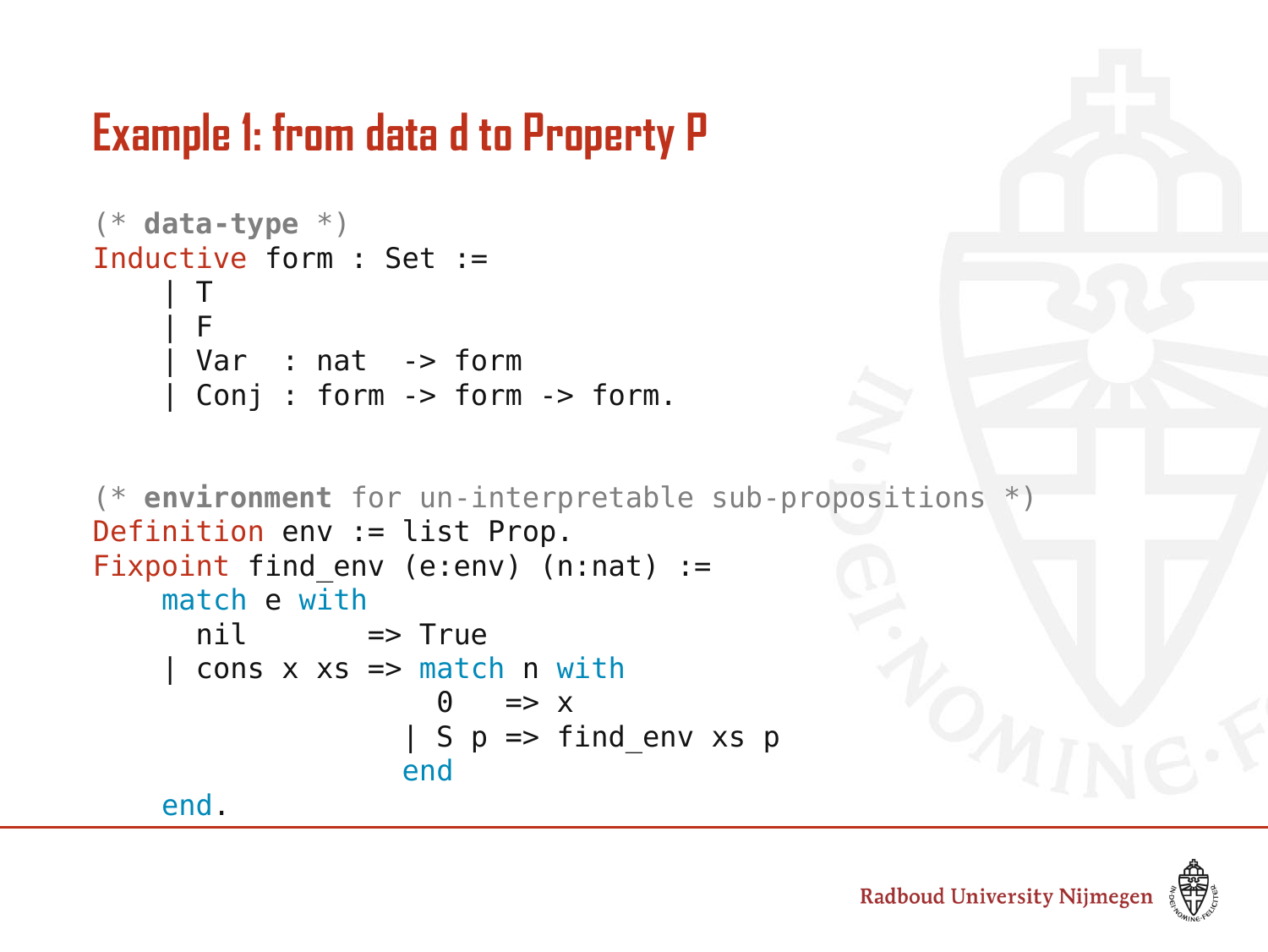#### **Example 1: from data d to Property P**

```
(* data-type -> P *)
Fixpoint d2P e (f:form) {struct f} : Prop :=
     match f with
      T => True
    | F \t= False
     | Conj p q => d2P e p /\ d2P e q
    | Var n \Rightarrow find env e n
     end.
Notation "x :: xs" := (cons x xs).
(* compute data-type -> P *)
Definition e := (True :: False :: (0=0) :: nil).
Eval compute in
     (d2P e (Conj (Var 0) (Conj (Var 2) (Var 1)))).
(* outputs: " = True / \big\backslash 0 = 0 / \big\backslash 0 = 0 \left\{ \right\} False : Prop" *)
```
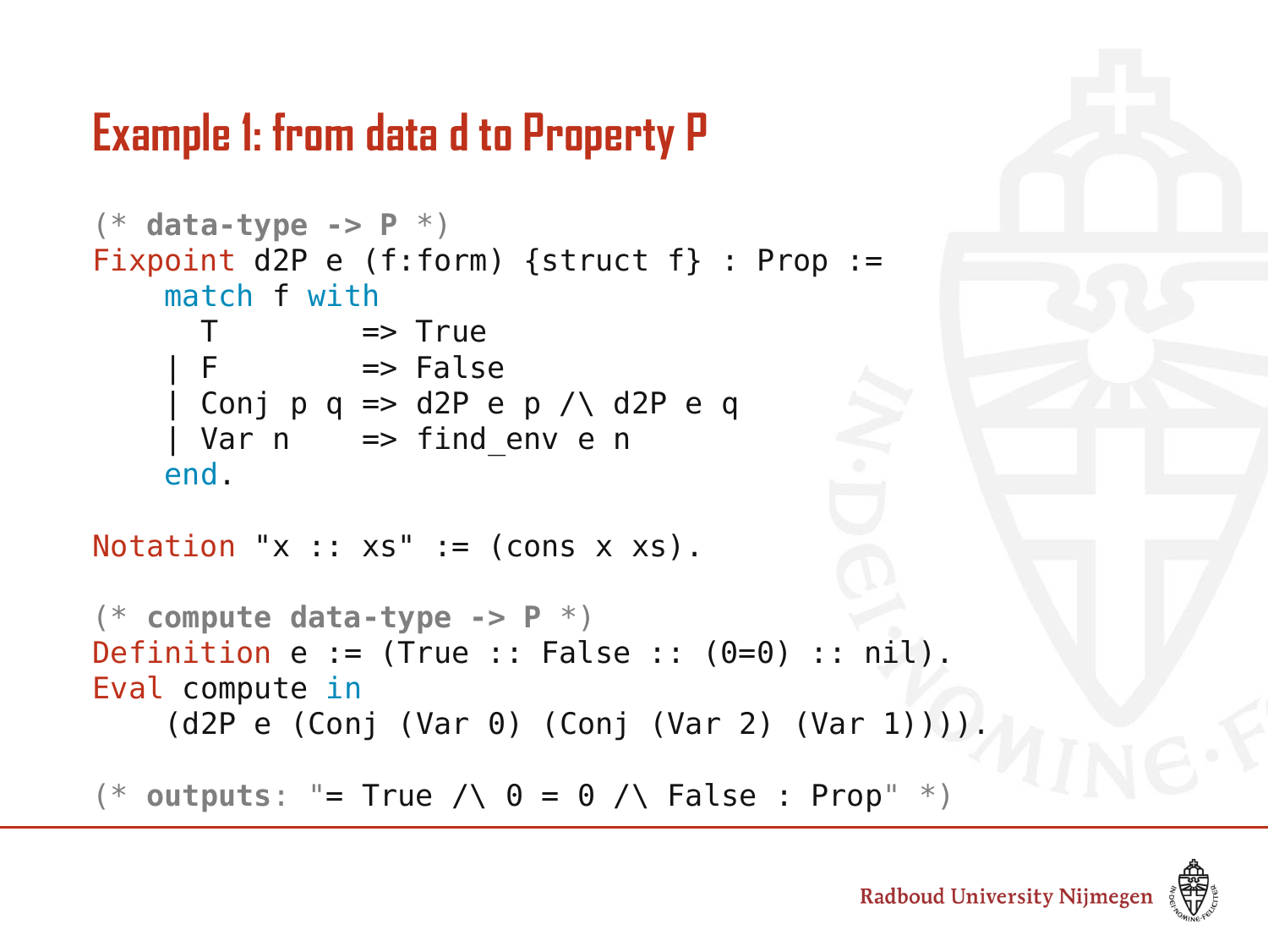# **Example 2: Reification**

```
(* compute environment from formula *)
Ltac env form l f := match f with
      True \Rightarrow constr: (l, T)False => constr:(l,F)?A / \langle ?B \rangle => match env form l A with (?l1,?A1) =>
                     match env form l1 B with (?l2,?A2) =>
                         constr:(l2, Conj A1 A2)
                     end
                    end
    | ?A \Rightarrow let n := eval compute in (length l)
                       in constr:(cons A 1, Var n)
     end.
```